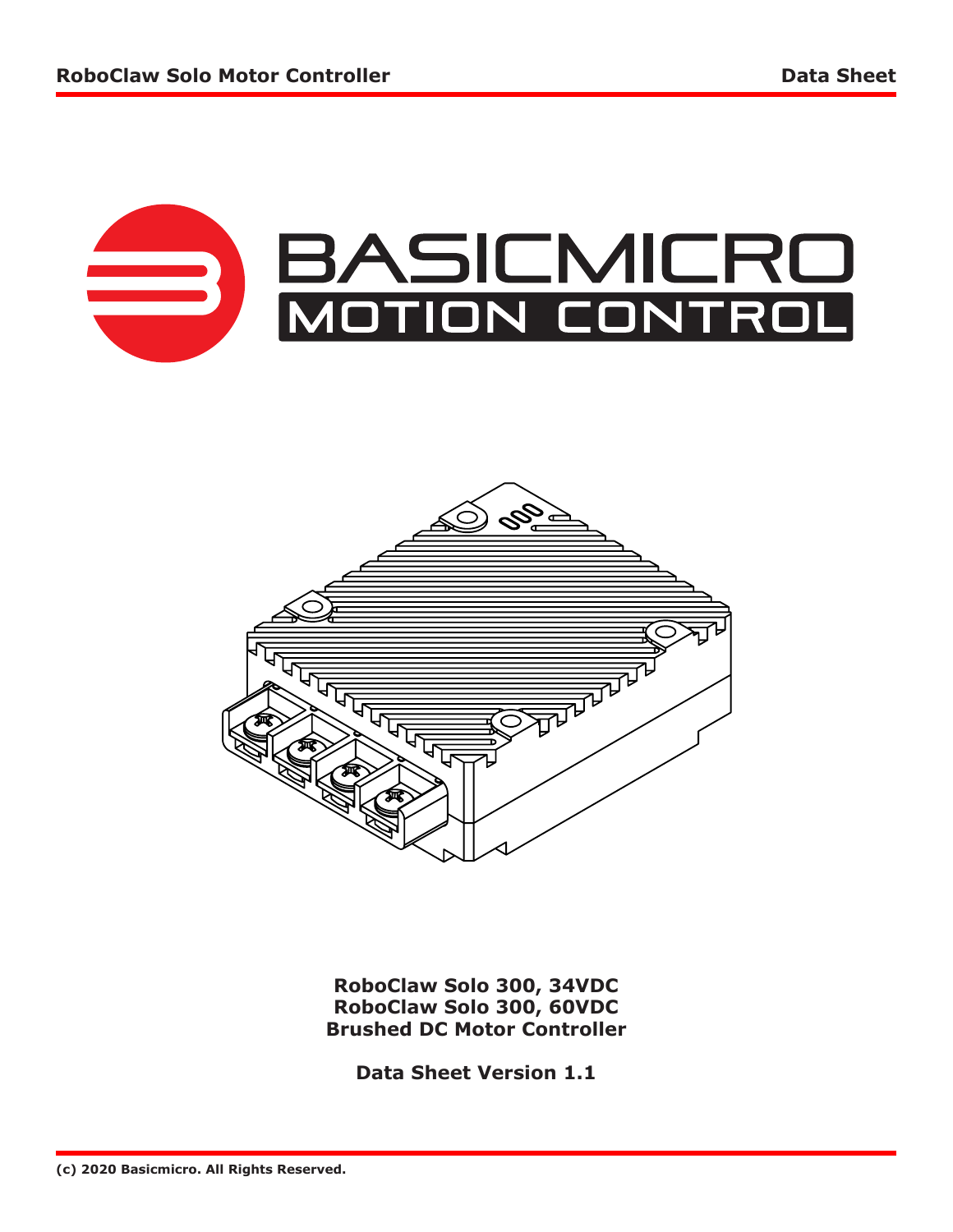## **Feature Overview:**

- 300A Continuous
- Quadrature Decoding
- 9.8 million PPS Decoding
- Multimode Interface
- TTL Serial
- USB Port
- Analog Interface
- R/C Input Control
- Limit, Home and E-Stops
- Up to 60VDC Operation
- Cooling Fan With Automatic Control • 3.3v Compliant Control Outputs
- 
- 5v Tolerant Control Inputs
- Programmable Current Limiting
- Programmable Voltage Clamping
- Closed and Open Loop Operation
- Auto Tuning PID Feature
- Mixed Control Modes
- Data Logging
- Diagnostic LEDs
- Field Firmware Updates
- Regulated 5VDC, 1.2A User Available Output
- Over Voltage and Under Voltage Protection
- Easy Tuning, Monitor and Setup with PC utility

## **Device Overview**

The RoboClaw Solo is an intelligent, high performance motor controller designed to control brushed DC motors. It can be controlled from USB, RC radio, PWM, TTL serial, analog and microcontrollers such as an Arduino or Raspberry Pi.

RoboClaw automatically supports 3.3V or 5V logic levels, travel limit switches, home switches, emergency stop switches, power supplies, braking systems and contactors. A built-in switching mode BEC supplies 5VDC at up to 1 Amp for powering user devices. In addition power supplies can be utilized by enabling the built in voltage clamping control feature.

A wide variety of feedback sensors are supported. This includes quadrature encoders, potentiometers and absolute encoders which can be easily configured using the available auto tune function. With sensors, two brushed DC motors can be controlled in closed loop mode allowing precise control over position and speed. With the ability to use potentiometers, servo systems can be created and controlled from any of RoboClaw's interface modes.

For greater control, built-in commands are available for controlling acceleration, deceleration, distance, speed, current sense, voltage limits and more. In addition, RC and analog modes can be configured by user defined settings to control acceleration and deceleration rates.

RoboClaw incorporates multiple protection features including temperature, current, over voltage and under voltage limits. The protection features are self monitoring and protect RoboClaw from damage in any operating condition. User definable settings such as maximum current limit, maximum and minimum battery voltages are provided for more refined control.

RoboClaw's regenerative capabilities will charge a supply battery during slow down or breaking. It's advance circuitry can change direction during full throttle without damage! RoboClaw also incorporates a LiPo cutoff mode to prevent battery damage.

## **Multimode Interface**

RoboClaw's I/O are voltage protected and can handle up to 5VDC. The I/O only output a high of 3.3V. This allows RoboClaw to be interfaced to 5V or 3V logic easily with no translation circuits required. RoboClaw can be connected directly to a Raspberry Pi or Arduino. All of RoboClaw's inputs are internally pulled-up to prevent false triggers. Inputs can also be configured using the Motion Studio application.

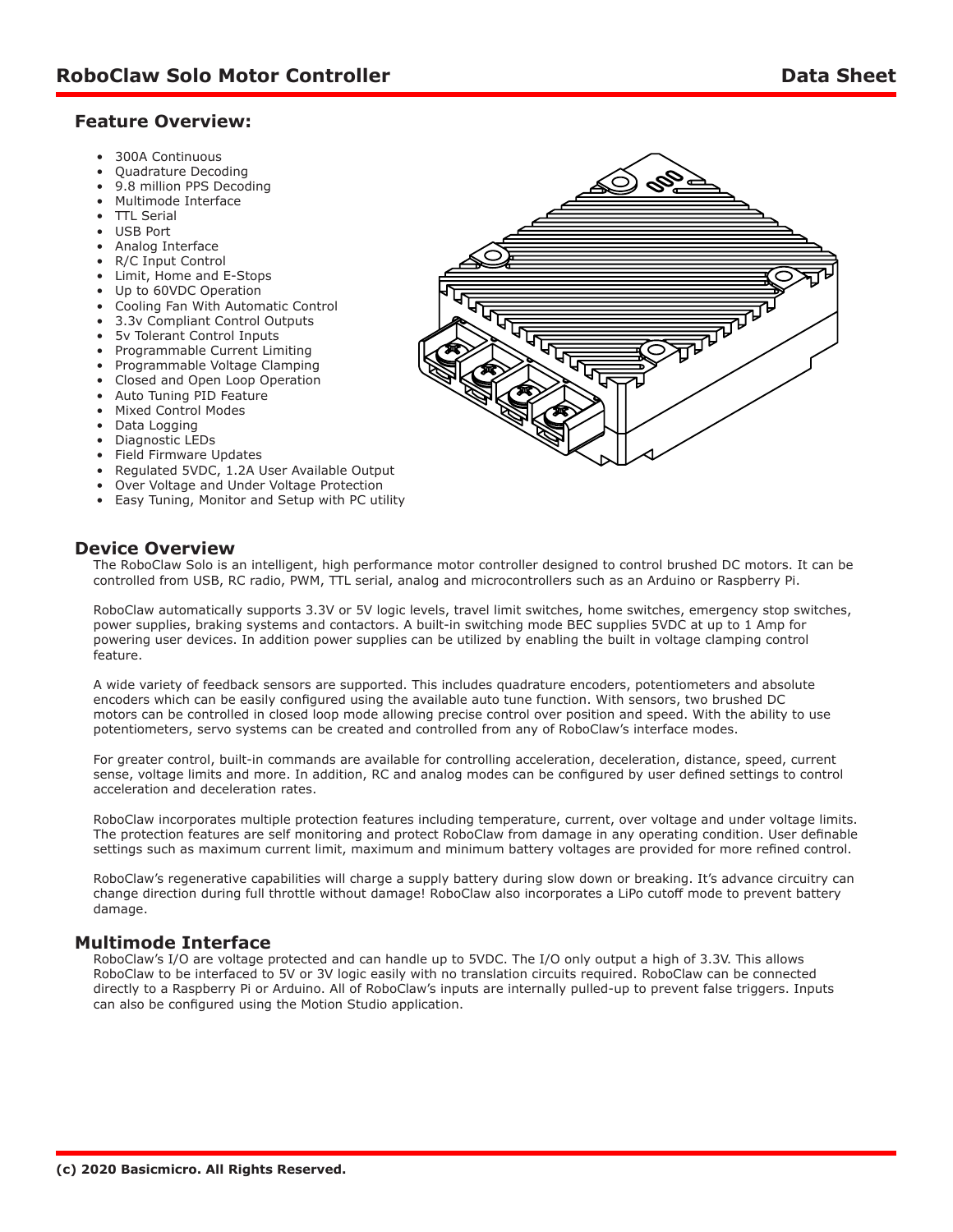#### **User Regulated Power Output**

RoboClaw provides regulated power (BEC) for user devices. A high efficiency switching regulator supplies 5VDC at up to 1.2 Amp. This voltage can be used to power external sensors, encoders, MCUs and other electronics. The regulated user power is automatically current limited and thermally protected.

## **Main Battery**

The peak operational input voltage of the Solo 300 is 60VDC. The maximum input voltage can not be exceeded. If the maximum voltage is exceed the motors will be disabled. Fully charged batteries maximum voltage must be taken into account when in use. RoboClaw is a regenerative motor controller. During regeneration, voltages can peak over the maximum rated voltage in which RoboClaw is designed to handle these over voltage spikes by braking the motors.

#### **Logic Battery**

RoboClaw accepts a logic battery. The logic battery is also known as a backup battery. The user regulated power output (BEC) is by default powered from the main battery, unless a logic battery is detected. The logic battery source is coupled to the main battery through an on board automatic switch. If the main battery voltage drops below the logic battery input level, the logic circuit and user regulated power output will be drawn from the logic battery.

#### **Software**

RoboClaw can be easily configured using the Motion Studio software tool. The Windows based application enables users to quickly configure RoboClaw. The software can be used during run time to monitor and control several operational parameters. Motion studio is available from the Basicmicro.com website. It can also be found in the Downloads section of the Basicmicro website or listed under the Download tabs on the production page.

#### **User Manual**

This data sheet only covers model specific information and basic wiring. To properly setup and use RoboClaw refer to the RoboClaw User Manual available for download from http://www.basicmicro.com.

## **Cooling**

RoboClaw will generate heat. The maximum current ratings can only be achieved and maintained with adequate heat dissipation. The motor controller should be mounted so that sufficient airflow is provided. Which will dissipate the heat away from the motor controller during operation. Some models of RoboClaw include a built-in automatic cooling fan controller, which can be used to help maintain continuous currents under extreme conditions.

## **Emergency Stop**

The motor controller should be wired using an external contactor, relay or high amperage mechanical switch to control the main power input. A second power source should be used to power the logic section in situations where the main power will be under heavy load. Voltage drops can occur from constant full load or high speed direction changes. Voltage drop can cause logic brown outs if only a main battery is used without a logic battery.

#### **USB**

The motor controllers USB port should be used for configuration and debugging. The USB protocol is not designed for electrically noisy environments. The USB port will likely disconnect and not automatically recover during operation in electrically noisy environments. To recover from a dropped USB port, the motor controllers USB cable may require being unplugged and re-plugged in. The TTL serial control should be the preferred method of control in electrically noisy environments.

#### **Firmware Updates**

Firmware updates will be made available to add new features or resolve any technical issue. Before using RoboClaw for the first time it is recommended to update to the latest firmware. Download and install Motion Studio and the USB driver first. When connecting to Motion Studio a check is made for current firmware updates. Refer to the RoboClaw User Manual or Application Notes for additional information on updating the RoboClaw firmware.

## **Software Libraries**

Software libraries are available for controlling the Solo motor controller with external harware such as a micrcontroller. Libraries are available for Arduino (C++) , Raspberry Pi (Python) and C#. The libraries and example code can be downloaded at: https://www.basicmicro.com/downloads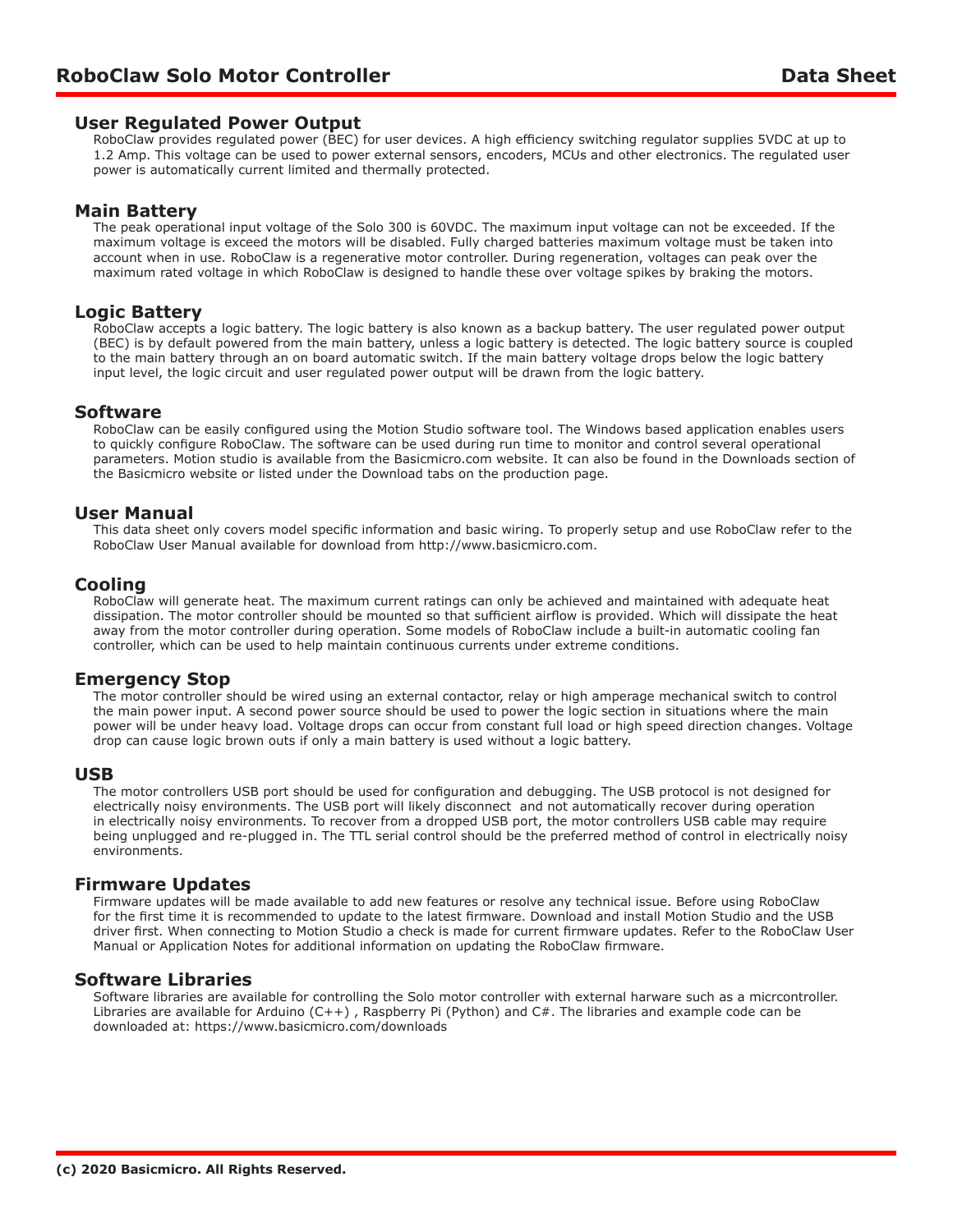# **Hardware Overview:**



| חז | <b>Function</b> | <b>DESCRIPTION</b>                                 |  |  |  |  |
|----|-----------------|----------------------------------------------------|--|--|--|--|
| A  | Status LEDs     | Provides RoboClaw status information.              |  |  |  |  |
| B  | USB Port        | Communicate with RoboClaw via USB.                 |  |  |  |  |
|    | Control Inputs  | S1, S2, S3, S4 and S5 control inputs.              |  |  |  |  |
|    | Motor Channel 1 | Motor driver output screw terminals for channel 1. |  |  |  |  |
|    | Main Battery    | Main battery screw terminal input.                 |  |  |  |  |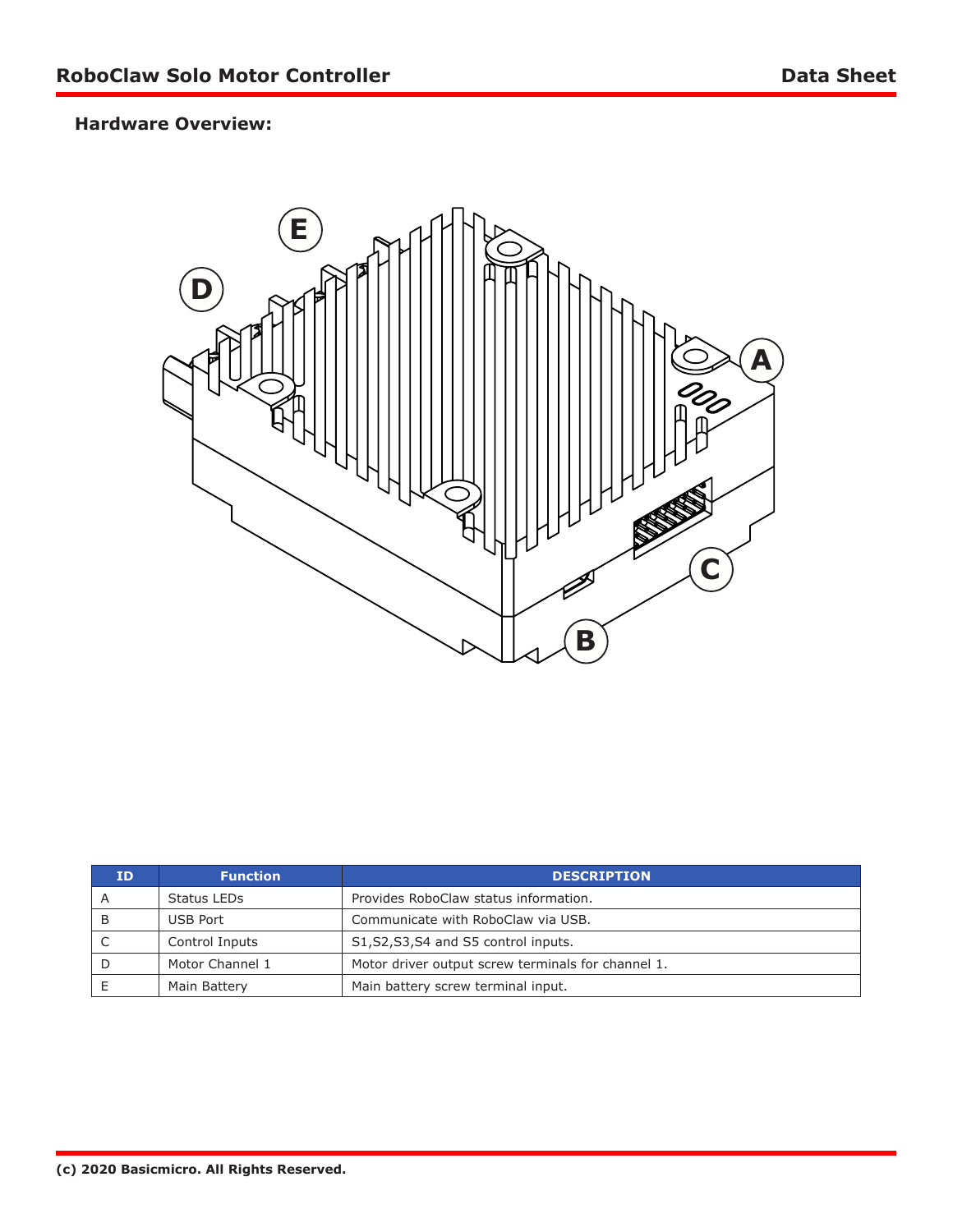#### **Control Interface**

The RoboClaw uses standard male pin headers with 0.100" (2.54mm) spacing. The pin headers are ideal for use with standard servo cables and other popular interface connectors. The table below list the pins and their respective functions. All pins are 5V tolerant and output 3.3V for compatibility with processor such as Raspberry Pi and Arduino. R/C pulse input, Analog and TTL can be generated from any microcontroller such as a Arduino or Raspberry Pi. The R/C Pulse input pins can also be driven by any standard R/C radio receiver. There are several user configurable options available. To configure RoboClaw, install Motion Studio and connect it to an available USB port.



| <b>NAME</b>    | <b>UART TTL</b> | <b>ANALOG</b> | <b>R/C PULSE</b> | <b>FLIP</b><br><b>SWITCH</b> | <b>E-STOP</b> | <b>HOME</b> | <b>LIMIT</b> | <b>V-CLAMP</b> | <b>Encoder</b> |
|----------------|-----------------|---------------|------------------|------------------------------|---------------|-------------|--------------|----------------|----------------|
| S1             | <b>RX</b>       | Motor 1       | Motor 1          |                              |               |             |              |                |                |
| S <sub>2</sub> | <b>TX</b>       |               |                  | $\times$                     | X             |             |              |                |                |
| S <sub>3</sub> |                 |               |                  | $\times$                     | X             |             |              | X              |                |
| S <sub>4</sub> |                 |               |                  |                              | X             | X           | $\times$     | X              |                |
| S <sub>5</sub> |                 |               |                  |                              | X             | X           | $\times$     | X              |                |
| 1A             |                 |               |                  |                              |               |             |              |                | Motor 1        |
| 1B             |                 |               |                  |                              |               |             |              |                | Motor 1        |
| $+5V$          |                 |               |                  |                              |               |             |              |                |                |
| LB IN          |                 |               |                  |                              |               |             |              |                |                |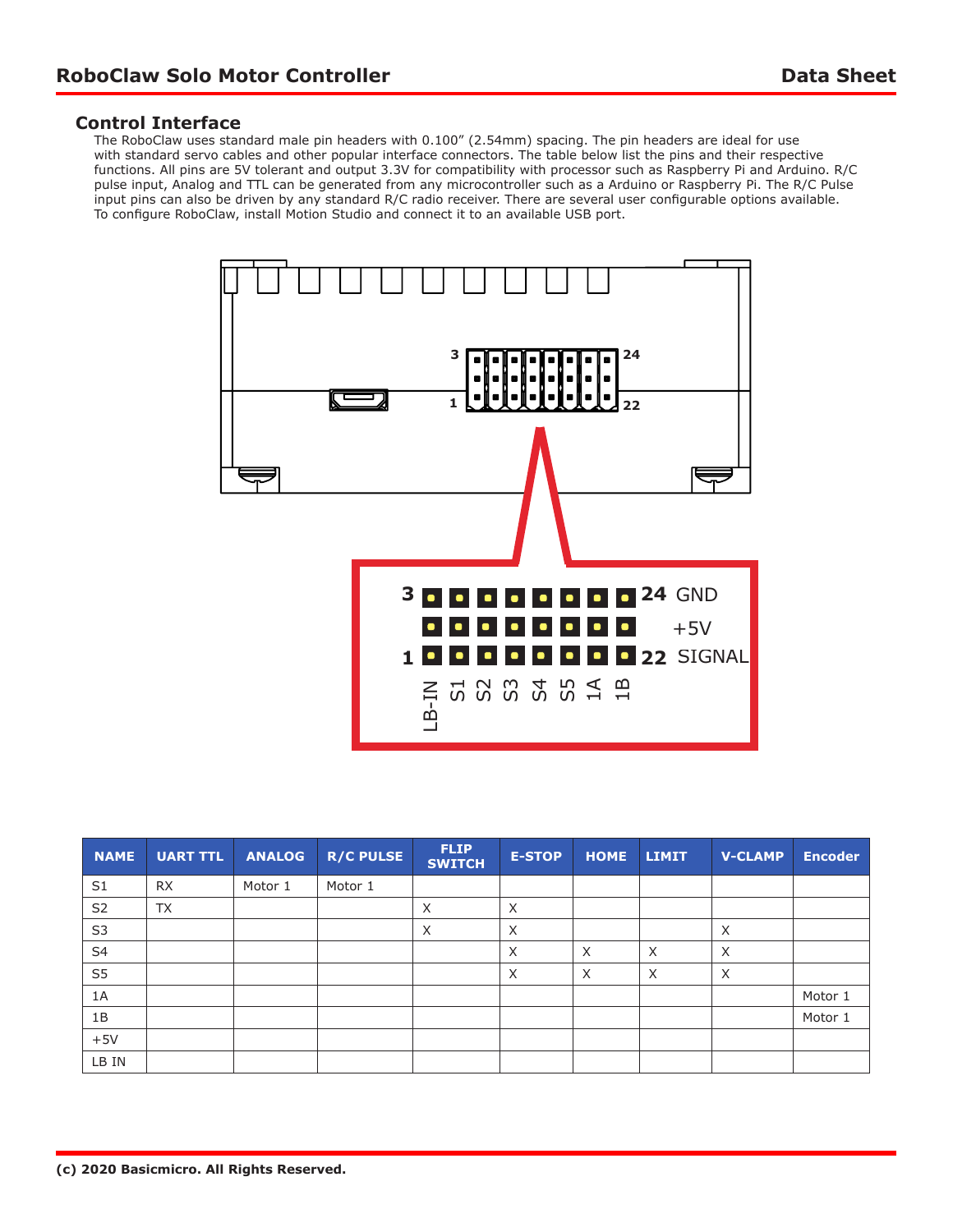## **Logic Battery (LB IN)**

The logic circuit of RoboClaw can be powered from a secondary battery wired to LB IN. A logic battery will prevent brownouts when the main battery is low or under heavy load. The positive (+) terminal is located at the board edge and ground (-) is the inside pin closest to the heatsink.

## **Encoder Inputs (1A / 1B)**

The encoders input are labeled 1A and 1B. Quadrature encoder inputs are typically labeled 1A and 1B. Quadrature encoders are directional. The encoder register will count up or down depending on the direction of rotation. Use Ion Studio to determine the encoders direction to the motors rotation. Encoder channels A and B can be swapped in software using Ion Studio to avoid re-wiring the encoder or motor.

## **Control Inputs (S1 / S2 / S3 / S4 /S5)**

S1, S2, S3, S4 and S5 are configured for standard servo style headers I/O (except on ST models), +5V and GND. S1 and S2 are the control inputs for serial, analog and RC modes. S3 can be used as a flip switch input, when in RC or Analog modes. In serial mode S3, S4 and S5 can be used as emergency stops inputs or as voltage clamping control outputs. When configured as E-Stop inputs, they are active when pulled low. All I/O have internal pull-ups to prevent accidental triggers when left floating. S4 and S5 can be configured as home switch and limit switch inputs. The pins toward the bottom of the case are signal pins, the middle pins are +5V and the top pins are ground. Some RC receivers have their own supply and will conflict with the RoboClaw's 5v logic supply. It may be necessary to remove the +5V pin from the RC receivers cable in those situations.

## **Main Battery Wires**

The main battery input rating is 6VDC to 60VDC. The RoboClaw Solo is pre-wired. The red wire is the positive (+) connection and the black is the ground (-). 6VDC is the minimum voltage required to operate properly.



## **Disconnect**

The main battery should include a quick disconnect in case of a run away situation and power needs to be cut. The switch must be rated to handle the maximum current and voltage from the battery. Total current will vary depending on the type of motors used. A common solution would be an inexpensive contactor which can be sourced from sites like Ebay. A power diode rated for approximately 2 to 10 Amps should be placed across the switch/contactor to provide a return to the battery when power is disconnected. The diode will provide the regenerative power a place to go even if the switch is open.

#### **Motor Wires**

The motor wires are color coded. The green wire is M1A and the yellow wire is M2B. The motor wires should be as short as possible. Long wires can increase the inductance and therefore increase potentially harmful voltage spikes during regenerative periods.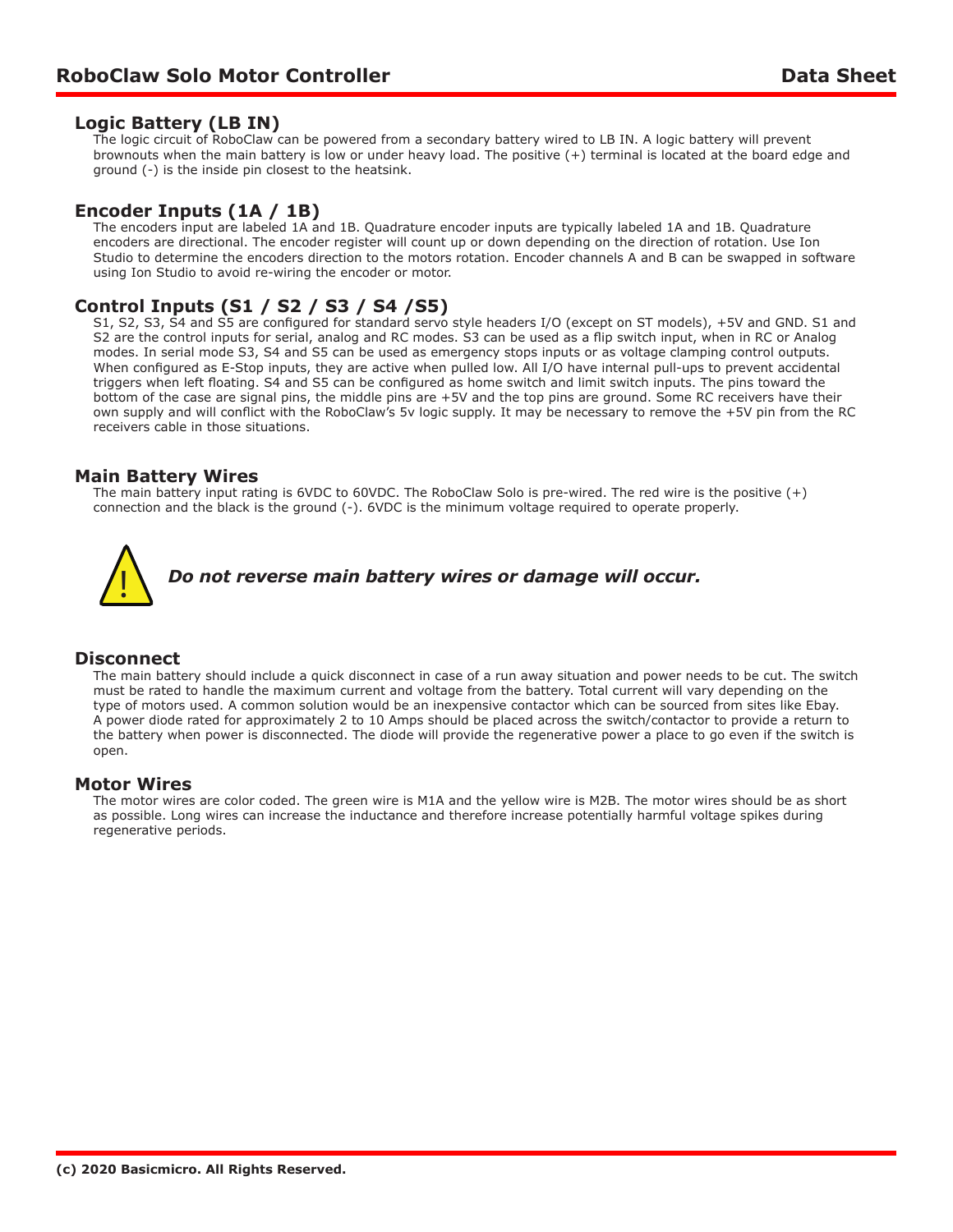#### **Control Modes**

RoboClaw has 4 main functional control modes explained below. Each mode has several configuration options. The modes can be configured using Motion Studio or the built-in buttons. Refer to the RoboClaw User Manual for installation and setup instructions.

#### **RC**

Using RC mode RoboClaw can be controlled from any hobby RC radio system. RC input mode also allows low powered microcontrollers such as a Basic Stamp to control RoboClaw. Servo pulse inputs are used to control the direction and speed. Very similar to how a regular servo is controlled. Encoders are supported in RC mode, refer to the RoboClaw user manual for setup instructions.

#### **Analog**

Analog mode uses an analog signal from 0V to 2V to control the speed and direction of each motor. RoboClaw can be controlled using a potentiometer or filtered PWM from a microcontroller. Analog mode is ideal for interfacing RoboClaw with joystick positioning systems or other non microcontroller interfacing hardware. Encoders are supported in Analog mode, refer to the RoboClaw user manual for setup instructions.

## **Simple Serial**

In simple serial mode RoboClaw expects TTL level RS-232 serial data to control direction and speed of each motor. Simple serial is typically used to control RoboClaw from a microcontroller or PC. If using a PC, a MAX232 or an equivalent level converter circuit must be used since RoboClaw only works with TTL level inputs. Simple serial includes a slave select mode which allows multiple RoboClaws to be controlled from a signal RS-232 port (PC or microcontroller). Simple serial is a one way format, RoboClaw can only receive data. Encoders are not supported in Simple Serial mode.

## **Packet Serial**

In packet serial mode RoboClaw expects TTL level RS-232 serial data to control direction and speed of each motor. Packet serial is typically used to control RoboClaw from a microcontroller or PC. If using a PC a MAX232 or an equivalent level converter circuit must be used since RoboClaw only works with TTL level input. In packet serial mode each RoboClaw is assigned a unique address. There are 8 addresses available. This means up to 8 RoboClaws can be on the same serial port. Encoders are supported in Packet Serial mode, refer to the RoboClaw user manual for setup instructions.

## **USB Control**

USB can be used in any mode. When RoboClaw is in packet serial mode and another device, such as an Arduino, is connected commands from the USB and Arduino will be executed and can potentially override one another. However if RoboClaw is not in packet serial mode, motor movement commands will be overiden by Analog or RC pulse input. USB packet serial commands can then only be used to read status information and set configuration settings.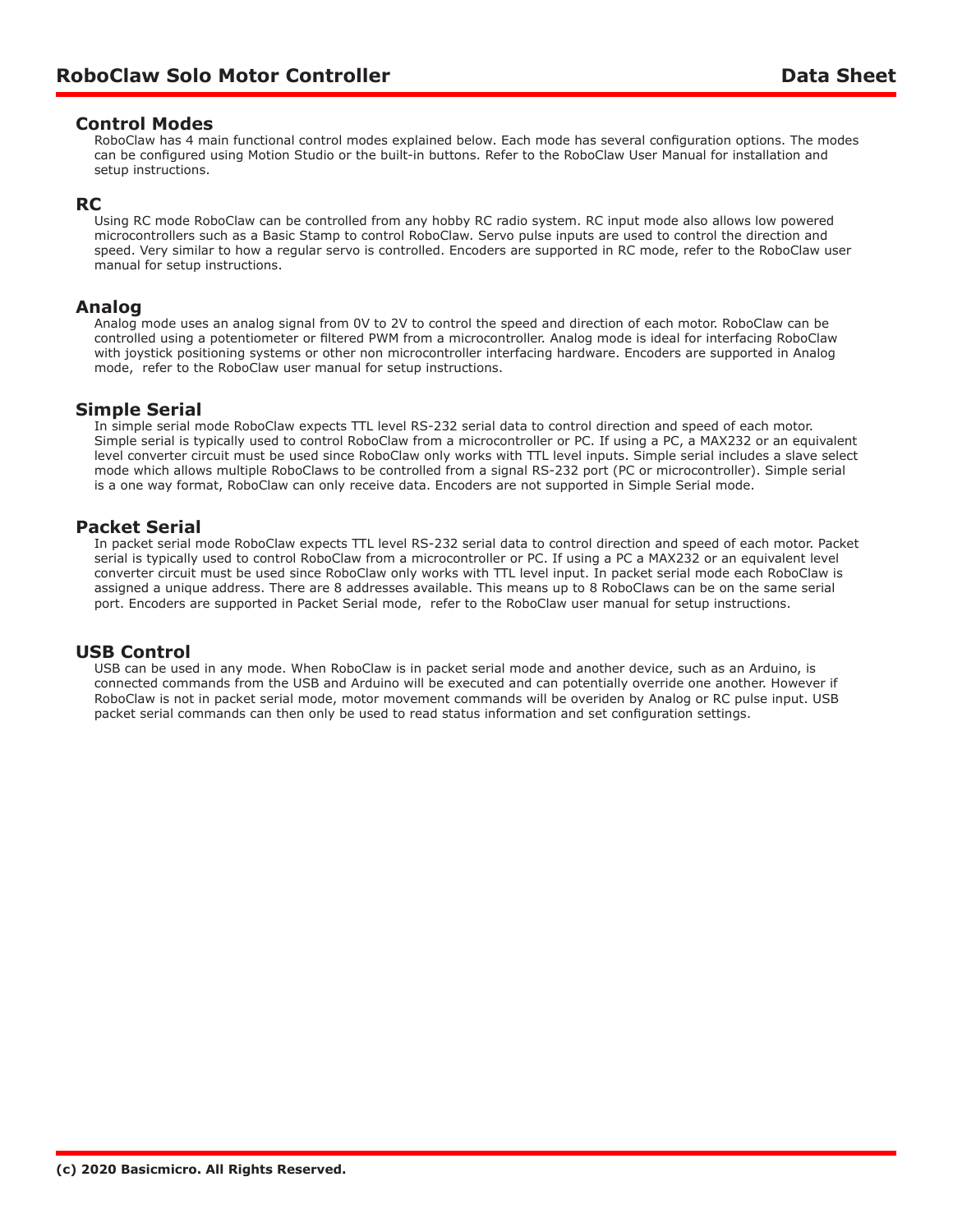#### **Wiring Basics**

There are several wiring configurations for RoboClaw. Each configuration will have unique wiring requirements to ensure safe and reliable operation. The diagram below illustrates a very basic wiring configuration used in a small motor system where safety concerns are minimal. This is the most basic wiring configuration possible. All uses of RoboClaw should include some kind of main battery shut off switch, even when safety concerns are minimal. Never underestimate a system with movement when an uncontrolled situation arises.

In addition, RoboClaw is a regenerative motor controller. If the motors are moved when the system is off, it could cause potential erratic behavior due to the regenerative voltages powering the system. The regenerative voltages can cause problems if a power supply is used for main power. A voltage clamping circuit is recommended to dump the excessive voltages. See the RoboClaw user manual or Application Notes for voltage clamping setup and wiring diagrams.

#### **R/C Mode**

The below wiring diagram is very basic and for use with R/C mode. R/C mode can be used when pairing RoboClaw with a standard R/C receiver. R/C mode can also be used with a microcontroller and using servo pulses to control RoboClaw. The RoboClaw supplies power to the R/C system. If the R/C receiver used, has its own power the 5V pin on the 3 pin header must be remove otherwise it will interfere with RoboClaw's BEC.

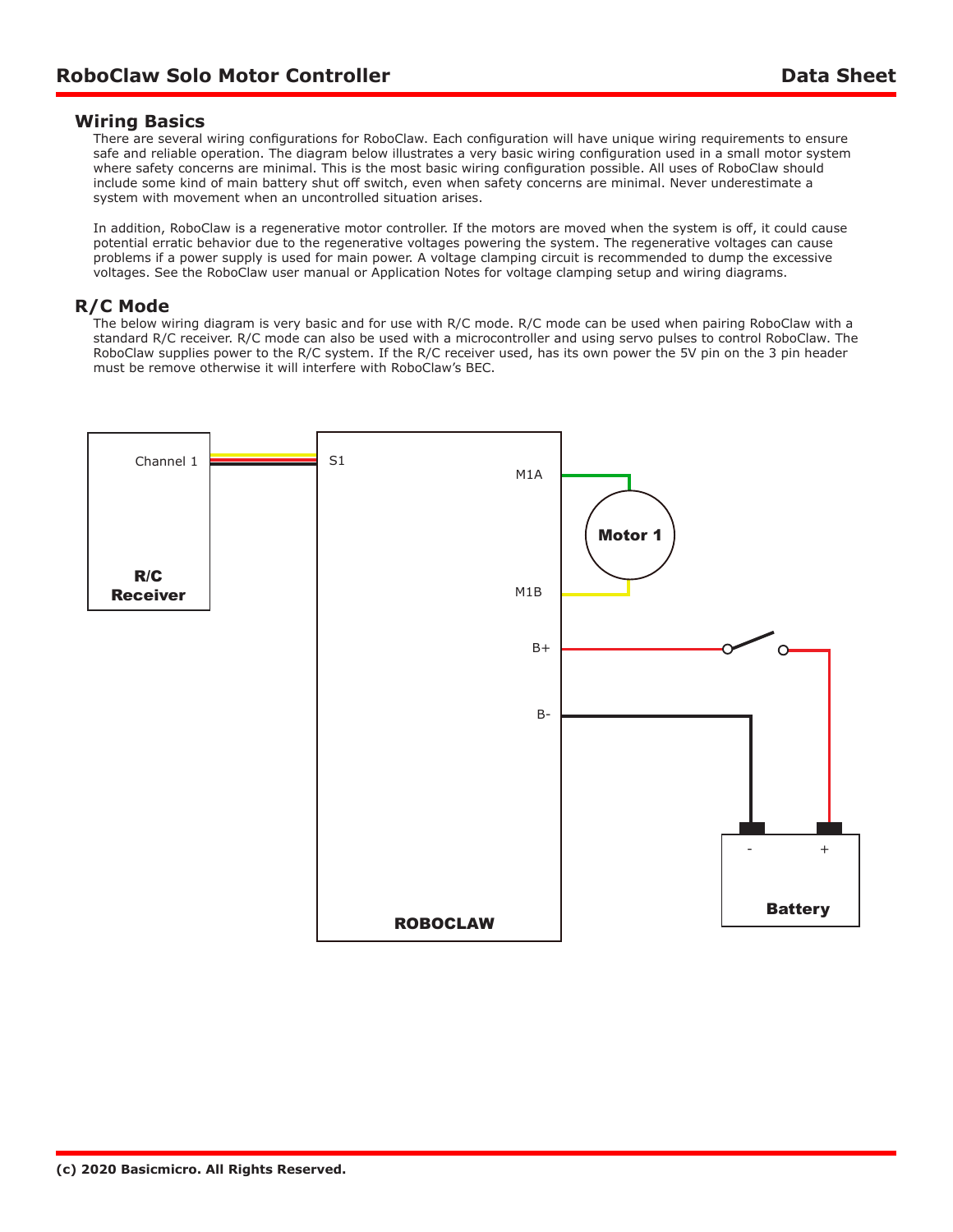## **Wiring Safety**

In all system with movement, safety is a concern. This concern is amplified when dealing with higher voltages. The wiring diagram below illustrates a properly wired system. An external main power cut off is required (SW1). The external cut off can consist of a high amperage mechanical switch or a contactor.

When the RoboClaw is switched off or a fuse is blown, a high current diode (D1) is required to create a return path to the battery for potential regenerative voltages. In addition a pre-charge resistor (R1) is required to reduce the high inrush currents to charge the on board capacitors. A pre-charge resistor (R1) should be around 1K, 1/2Watt for a 60VDC motor controller which will give a pre-charge time of about 15 seconds. A lower resistances can be used with lower voltages to decrease the pre-charge time.

## **Closed Loop Mode**

A wide range of sensors are supported for closed loop operation. RoboClaw supports dual quadrature encoders (up to 9.8 million PPS), absolute encoders, potentiometers and hall effect sensors. The wiring diagram below is an example of closed loop mode using quadrature encoders. Quadrature encoders are directional. RoboClaw's internal counters will increment for clockwise rotation (CW) and decrement for counter clockwise rotation (CCW). When wiring encoders A and B channels it is important they are wired to match the direction of the motor. If the encoder is wired in reverse it can cause a run away condition. All motor and encoder combinations will need to be tuned (see the RoboClaw user manual).

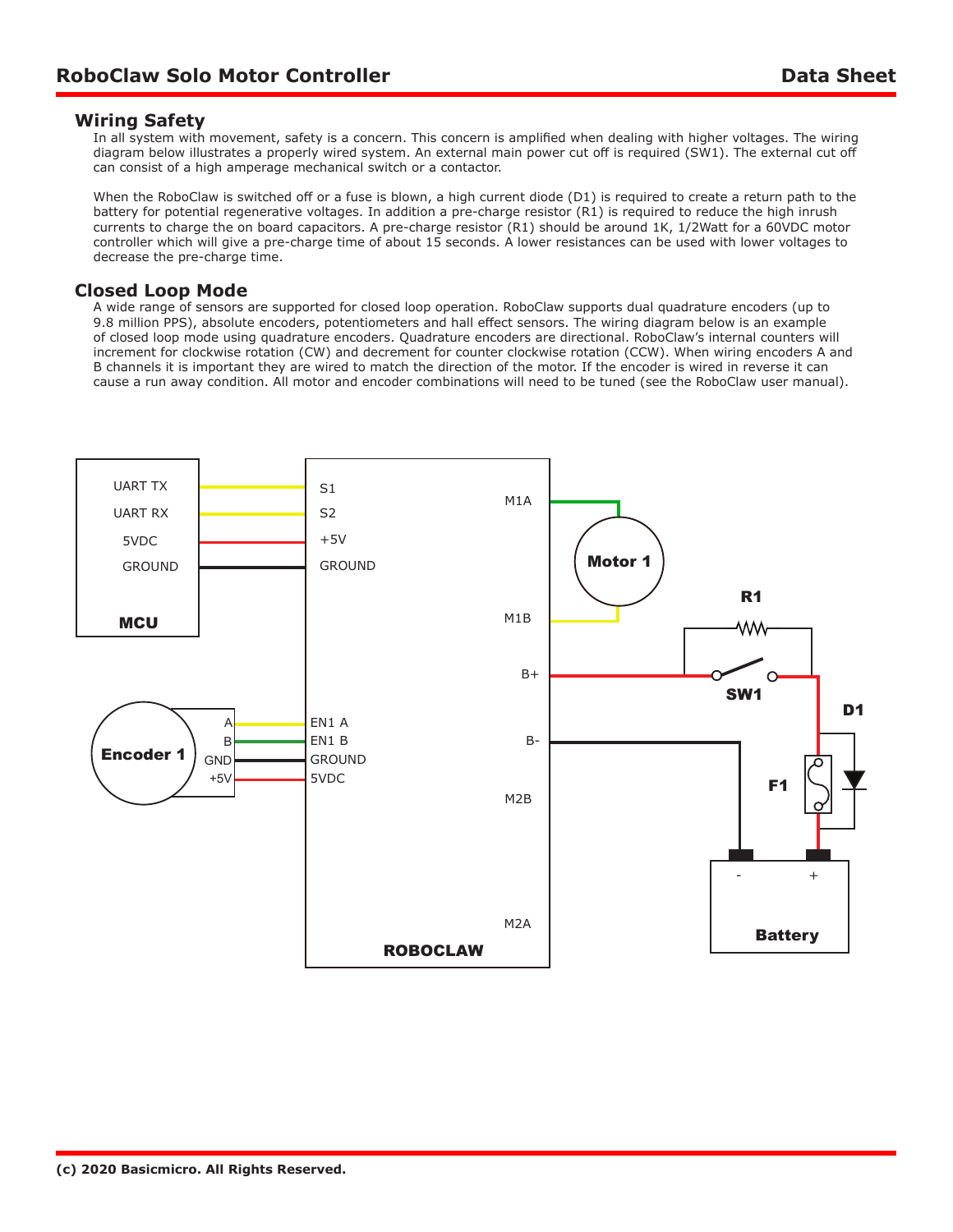#### **Logic Battery**

An optional logic battery is supported. Under heavy loads the main power can suffer voltage drops, causing potential logic brown outs which may result in uncontrolled behavior. A separate power source for the motor controllers logic circuit, will remedy potential problems from main power voltage drops. The logic battery maximum input voltage is 34VDC with a minimum input voltage of 6VDC. The 5V regulated user output is supplied by the secondary logic battery if supplied. The mAh of the logic battery should be determined based on the load of attached devices powered by the regulated 5V user output.

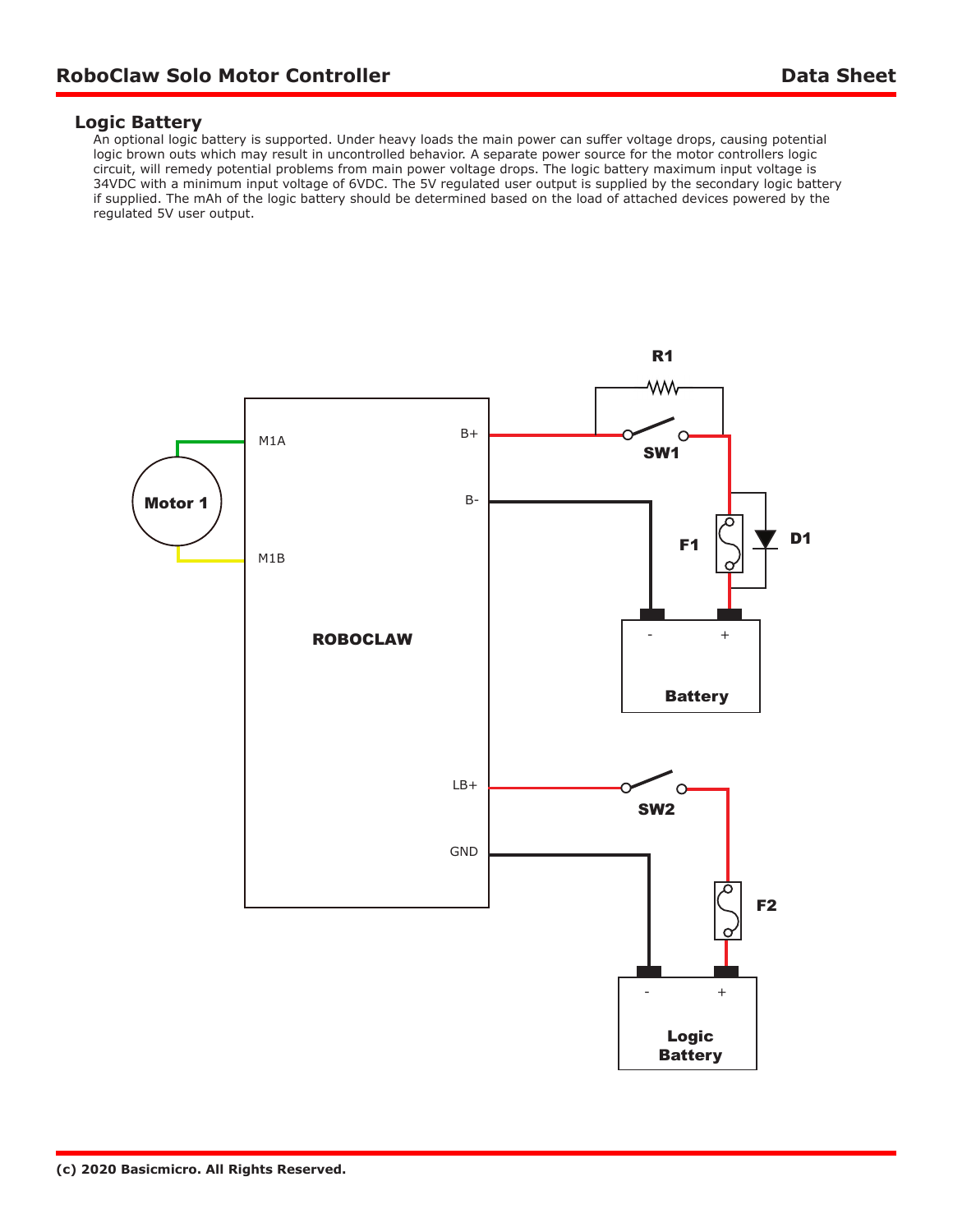## **RC Control Setup**

1. Wire the RoboClaw Solo, power supply, motor and RC hardware as show in the RC wiring diagram in this datasheet.

2. Additionally, it is recommened to wire safety hardware as show in the Safety Wiring section of this datasheet.

2. Connect a micro USB cable between the RoboClaw Solo and a computer with Motion Studio installed. The USB connection does not power the RoboClaw, a power supply must be connected. Open Motion Studio and click "Connect Selected Unit" to connect to the motor controller.

3. Click on PWM Settings on the left-hand side of the application. Use the slider for motor 1 in the Control section of the application. The motor should move in the forward direction when the slider is moved up and in the reverse direction when moved down. If the motor does not move the proper direction power down the controller and reverse the motor wiring.

3. Next, click on General Setting on the left-hand side of the application. This is where the RC settings are set.

4. In the panel labeled Setup set the Control Mode to RC.

| Setup |                 |                                |
|-------|-----------------|--------------------------------|
|       | Control Mode    | RC.<br>▼                       |
|       | <b>PWM Mode</b> | Sign Magnitude                 |
|       |                 | Single Channel Mode            |
|       |                 | Swap "Mode" and "Lipo" Buttons |
|       |                 | Swap Encoder Channels          |
|       |                 | Enable Multi-Unit Mode         |
|       |                 | Enable USB to TTL Relay Mode   |
|       |                 | Reverse M1 Relative Direction  |
|       |                 | Reverse M2 Relative Direction  |
|       |                 |                                |

5. Next, RC options can be set in the panel labeled RC/Analog Options.

| RC/Analog Options                  |              |    |   |  |  |  |  |  |
|------------------------------------|--------------|----|---|--|--|--|--|--|
|                                    |              |    |   |  |  |  |  |  |
| Mixina<br>u                        | Max Deadband | 25 | X |  |  |  |  |  |
| Exponential                        | Min Deadband | 25 | X |  |  |  |  |  |
| <b>MCU</b>                         |              |    |   |  |  |  |  |  |
| <b>RC Flip/Mode Switch</b>         |              |    |   |  |  |  |  |  |
| Enable Encoder 1 in RC/Analog Mode |              |    |   |  |  |  |  |  |
| Enable Encoder 2 in RC/Analog Mode |              |    |   |  |  |  |  |  |
|                                    |              |    |   |  |  |  |  |  |

6. If the ability to reverse controls for the motor channel with an additional RC channel is desired check the RC Flip/Mode Switch checkbox. The RC channel that will be used as a flip switch should be wired to the S3 header on the Solo.

7. If dampening for the RC input is desired check the checkbox labeled Exponential. This setting makes control of the motor channel less sensitive.

8. If a custom amount of deadband should be applied to the RC input set the boxes labeled Max and Min Deadband to the desired amount. Deadband allows the stick of the RC transmitter to travel a small amount without a response from the motor channel.

9. If the motor being used has an encoder and has been wired to the Solo check the checkbox labeled Enable Encoder 1in RC/Analog Mode. This setting will provide velocity control for the motor which helps it maintain a constant speed regardless of load.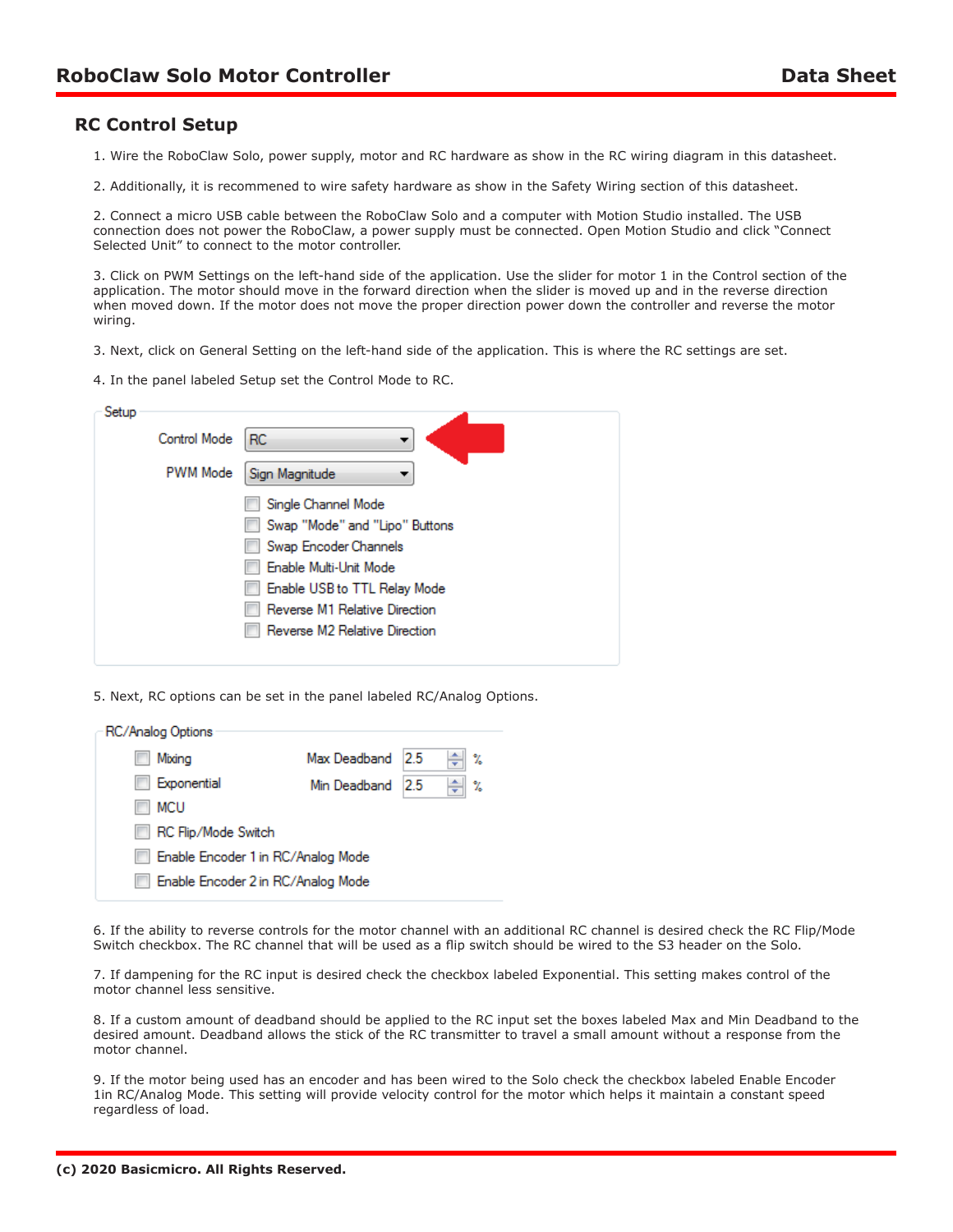10. To complete the setup for RC mode click Device in the menu at the top of the application and then click on Write Settings. The settings are now saved to the Solo.

11. Disconnect the Solo from Motion Studio by clicking Disconnect Selected Unit in the upper left-hand side of the application. The USB connection can then be removed from the Solo.

12. The robot or other system can now be operated remotely with the RC transmitter.

## **Additional Control Modes and Documentation**

The RoboClaw Solo also features other control modes such as packet serial, simple serial and analog. Documentation for these mode's wiring and software configuration can be found in the User Manual as well as our Application Notes.

The User Manual can be found here: https://www.basicmicro.com/downloads Application Notes can be found on our website: https://resources.basicmicro.com/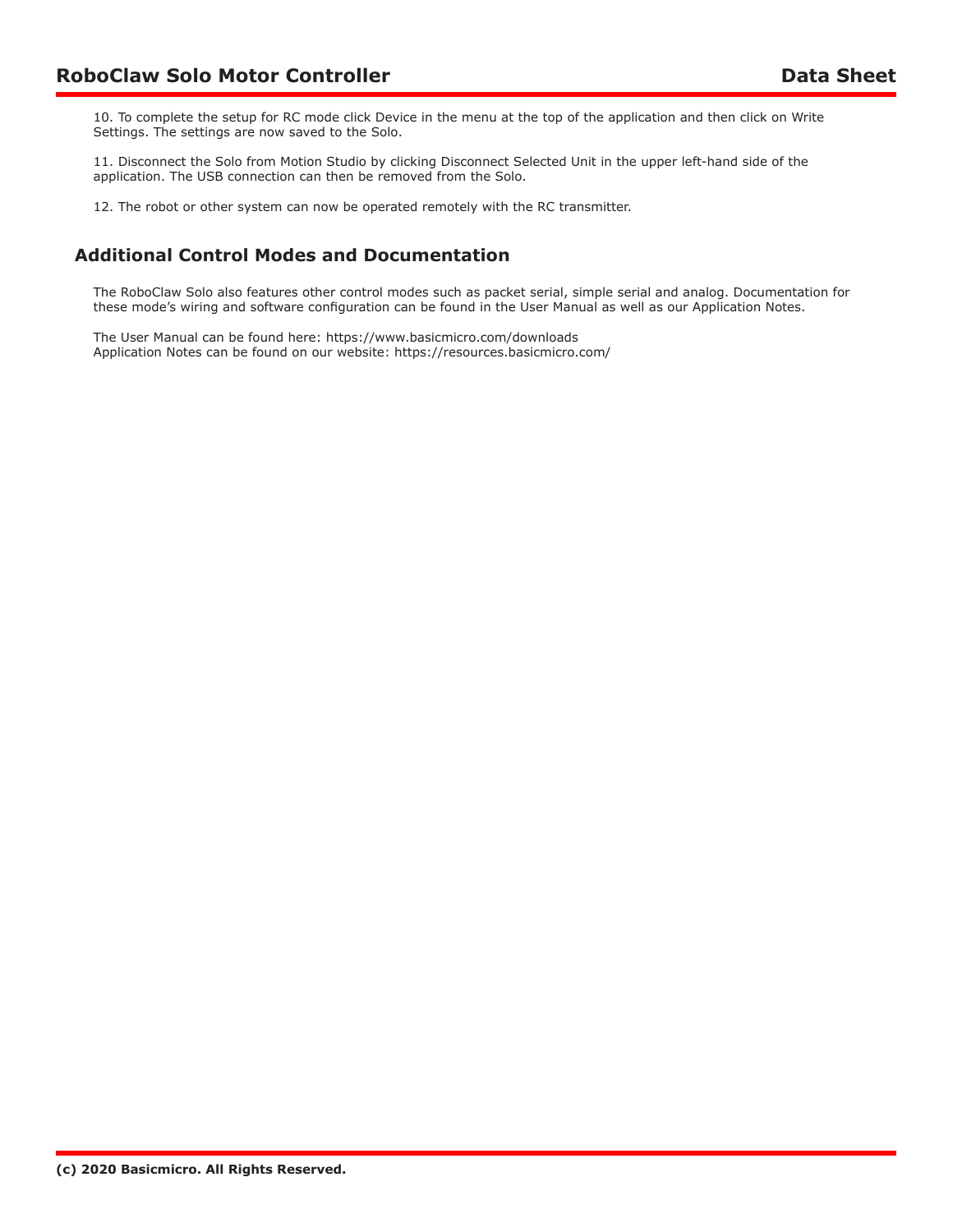## **Mechanical Specifications**

| \Characteristic \ | Model    | Min | Турі        | <b>Max</b> |          |
|-------------------|----------|-----|-------------|------------|----------|
| Weight            | SOLO 300 |     | 19.00 (539) |            | —ר<br>UZ |

# **Dimensions**

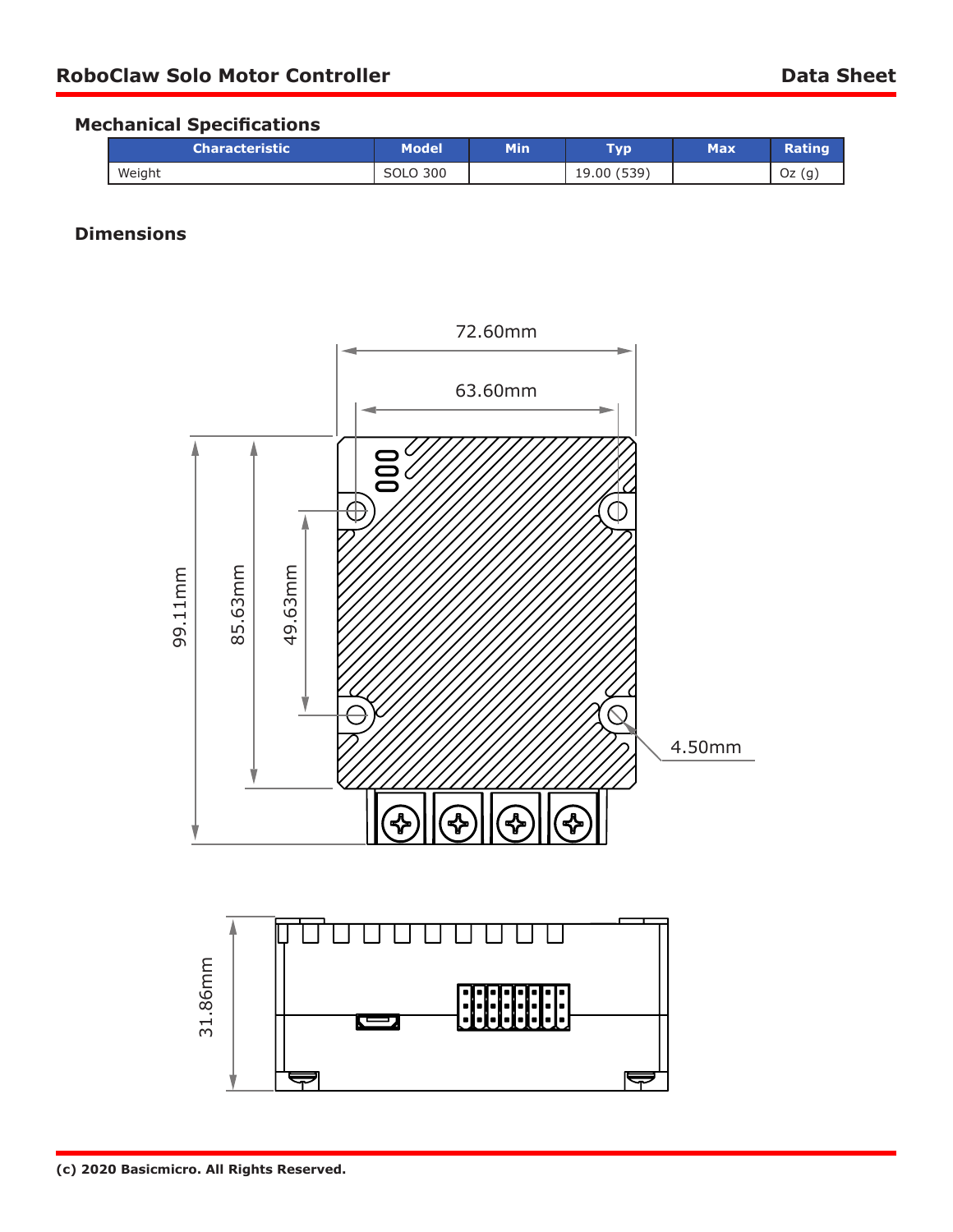## **Electrical Specifications**

| <b>Characteristic</b>               | <b>Model</b>   | <b>Min</b>     | <b>Typ</b>  | <b>Max</b>     | <b>Rating</b>  |
|-------------------------------------|----------------|----------------|-------------|----------------|----------------|
| Main Battery                        | Solo 300 34VDC | 6              |             | 34             | <b>VDC</b>     |
|                                     | Solo 300 60VDC | 6              |             | 60             | <b>VDC</b>     |
| Logic Battery                       | All            | 6              | 12          | 34             | <b>VDC</b>     |
| Maximum External Current Draw (BEC) | All            |                |             | 1.2            | A              |
| Motor Current Per Channel           | All            |                | $300^{(2)}$ |                | A              |
| On Resistance                       | All            |                | 0.75        |                | Ohm            |
| Logic Circuit Current Draw          | All            |                | 30mA        |                | m <sub>A</sub> |
| Input Impedance                     | All            |                | 100         |                | $\Omega$       |
| Input                               | All            | $\Omega$       |             | 5              | <b>VDC</b>     |
| Input Low                           | All            | $-0.3$         |             | 0.8            | <b>VDC</b>     |
| Input High                          | All            | $\overline{2}$ |             | 5              | <b>VDC</b>     |
| I/O Output Voltage                  | All            | $\mathbf 0$    |             | 3.3            | <b>VDC</b>     |
| Digital and Analog Input Voltage    | All            |                |             | 5              | <b>VDC</b>     |
| Analog Useful Range                 | All            | $\mathbf 0$    |             | 2              | <b>VDC</b>     |
| Analog Resolution                   | All            |                | 1           |                | mV             |
| Pulse Width                         | All            | $\mathbf{1}$   |             | $\overline{2}$ | m <sub>S</sub> |
| <b>Encoder Counters</b>             | All            |                | 32          |                | <b>Bits</b>    |
| Encoder Frequency                   | All            |                |             | 9,800,000      | <b>PPS</b>     |
| RS232 Baud Rate (Note 3)            | All            |                |             | 460,800        | Bits/s         |
| RS232 Time Out (Note 3)             | All            | 10             |             |                | ms             |
| Temperature Range                   | All            | $-40$          | 40          | 100            | °C             |
| Temperature Protection Range        | All            | 85             |             | 100            | $^{\circ}$ C   |
| Humidity Range                      | All            |                |             | 100(4)         | $\frac{0}{0}$  |

#### **Notes:**

1. Peak current is automatically reduced to the typical current limit as temperature approaches 85°C.

2. Current is limited by maximum temperature. Starting at 85°C, the current limit is reduced on a slope with a maximum temperature of 100°C, which will reduce the current to 0 amps. Current ratings are based on ambient temperature of 25°C.

3. RS232 format is 8Bit, No Parity and 1 Stop bit.

4. Condensing humidity will damage the motor controller.